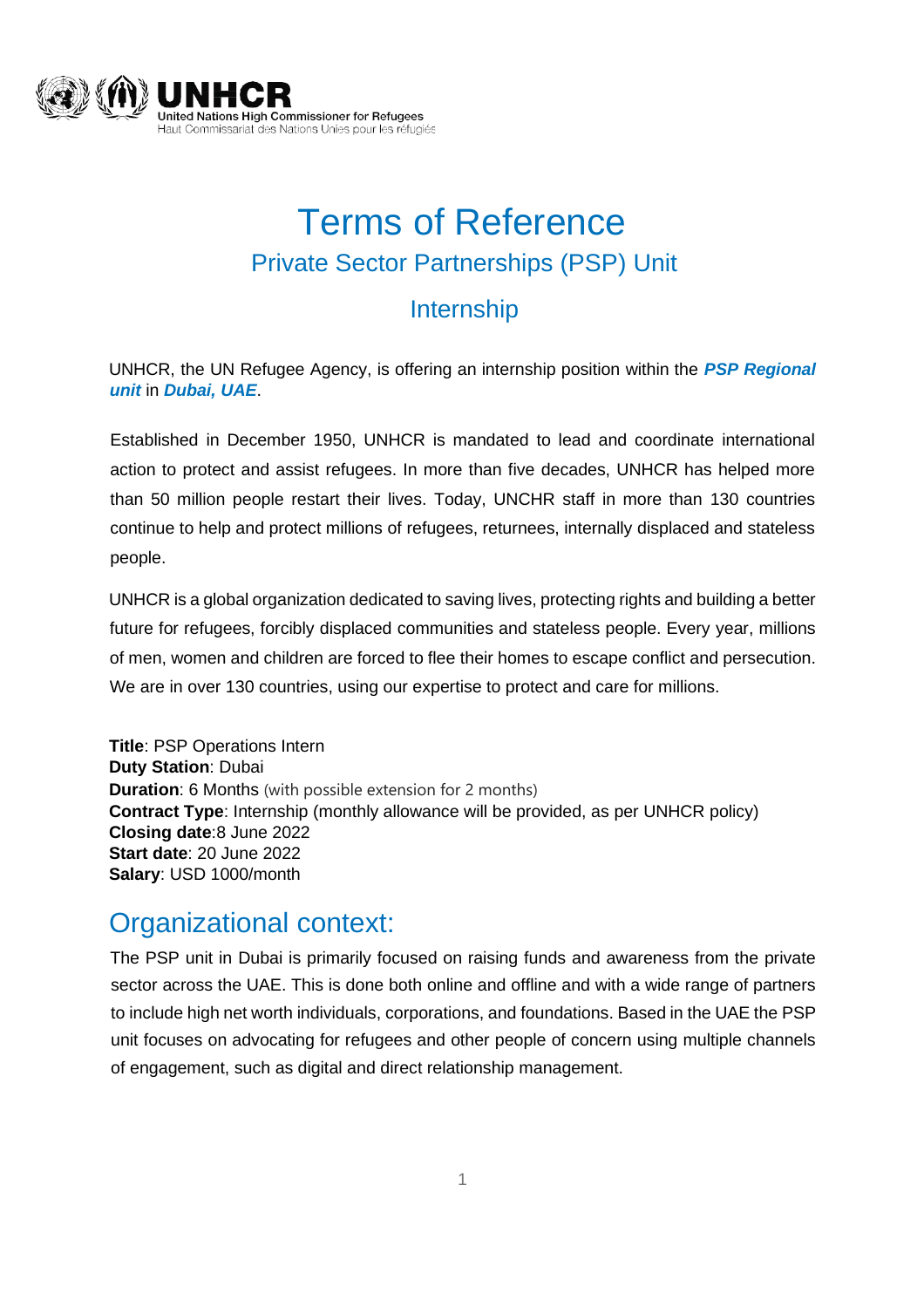

### The position:

We are seeking a dynamic and proactive team player to complete a six-month internship within UNHCR's PSP unit.

The PSP unit works to raise the profile of UNHCR among the private sector, enhance the image of UNHCR internally and works across UNHCR divisions, sections and the field to promote an integrated approach and to inspire engagement with the public (individuals, corporations and foundations).

You will work closely with the Operations and Admin teams of the private sector partnerships section. The primary objective of this role is to support colleagues within this unit in documenting process flows and SOPs and other documents that will be posted on a shared library. The goal from this exercise is to have one location that contains all the necessary information that will provide successors and new joiners the necessary tools to carry out tasks with minimal onboarding and training time required.

This exercise will also give the operations unit the opportunity to review certain processes and update them as needed.

A typical workday for the intern will be to sit with each focal point and observe their work and draft the process for each core activity, with the aim of developing one to two pages maximum of the steps to carry eat each activity.

Proficiency in basic MS office is a must, experience with MS Teams and Share point would be of an added value.

The selected candidate will gain incredible insight into the back-end operation of a UNHCR field office and will acquire a strong understanding of all the different units that make PSP MENA work, as well as other UNHCR units outside of PSP.

With your support, PSP MENA will be able to streamline its back-end processes, reduce training time, thus enabling the operations unit to better serve the PSP unit in a timely, stress free manner for years to come, considering the work you produce will be archived for future implementation.

### Duties and responsibilities:

#### *Under the overall supervision of PSP Operations Associate, the main tasks of the PSP Operations Intern will be the following:*

• Provide support to Operations and Admin teams by drafting process flows, SOPs and other documents related to each task that is carried out by the team.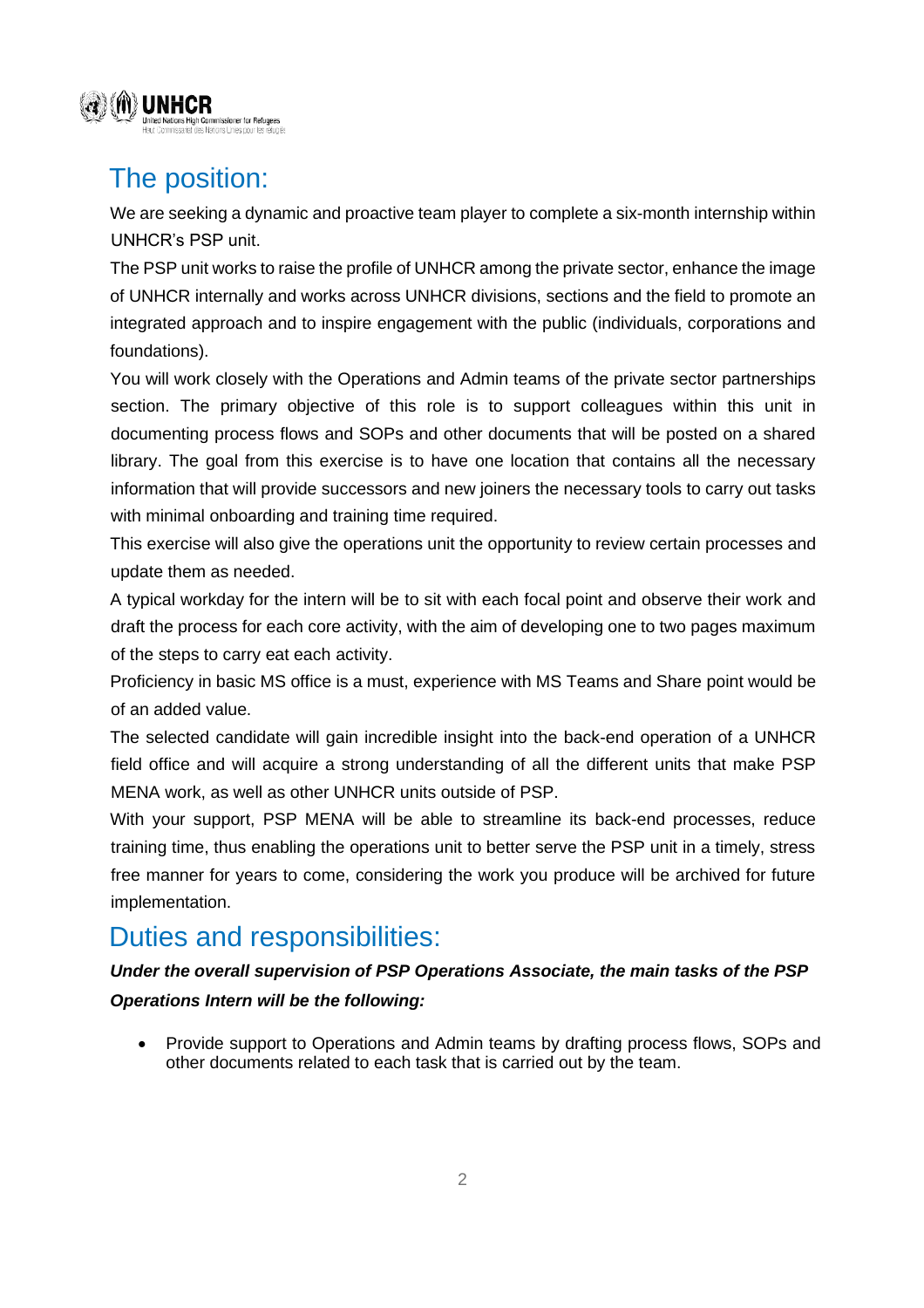**EXAMPLE DINHCR** 

- Organizing the finalized and approved documents in a user-friendly indexed manner and to be uploaded onto SharePoint using the same filing system.
- Understand the PSP Operations team as a whole and learn about the daily tasks that are carried out to gain insight on the importance of these tasks and be able to make recommendations on the design and layout of the documented processes.
- Create a template for documenting processes that may be used by other PSP units in the region.
- Other tasks as required.

## Essential minimum qualifications and professional experience required:

- A University degree (BA) in Business Administration, Finance, Office Management, Human Resources or another related field.
- Have excellent communication skills with strong interpersonal and negotiation skills.
- Be fluent in English, with advanced writing and editing skills.
- Capable of building and maintaining simple databases and filing systems.
- Have good experience using the Microsoft Office suite (Teams, Outlook, Word, Excel, and PowerPoint)
- Demonstrate a genuine desire to learn and develop.
- Be highly organized and have good attention to detail.
- Be able to multi-task and to prioritize workload.
- Be a flexible, team-player.

### Location:

The successful candidate will be based with the team in Dubai. Our Office is in International Humanitarian City, near Al Maktoum Airport on the E311 highway.

### Conditions:

Applicant should be recent graduate or current student who has completed at least two years of undergraduate studies. Recent graduates are to be considered those persons who completed their studies within one year of applying for an internship with UNHCR.

An individual whose father, mother, son, daughter, brother or sister is a staff member of UNHCR, including a Temporary Appointment holder or a member of the Affiliate Workforce, is not eligible for an internship.